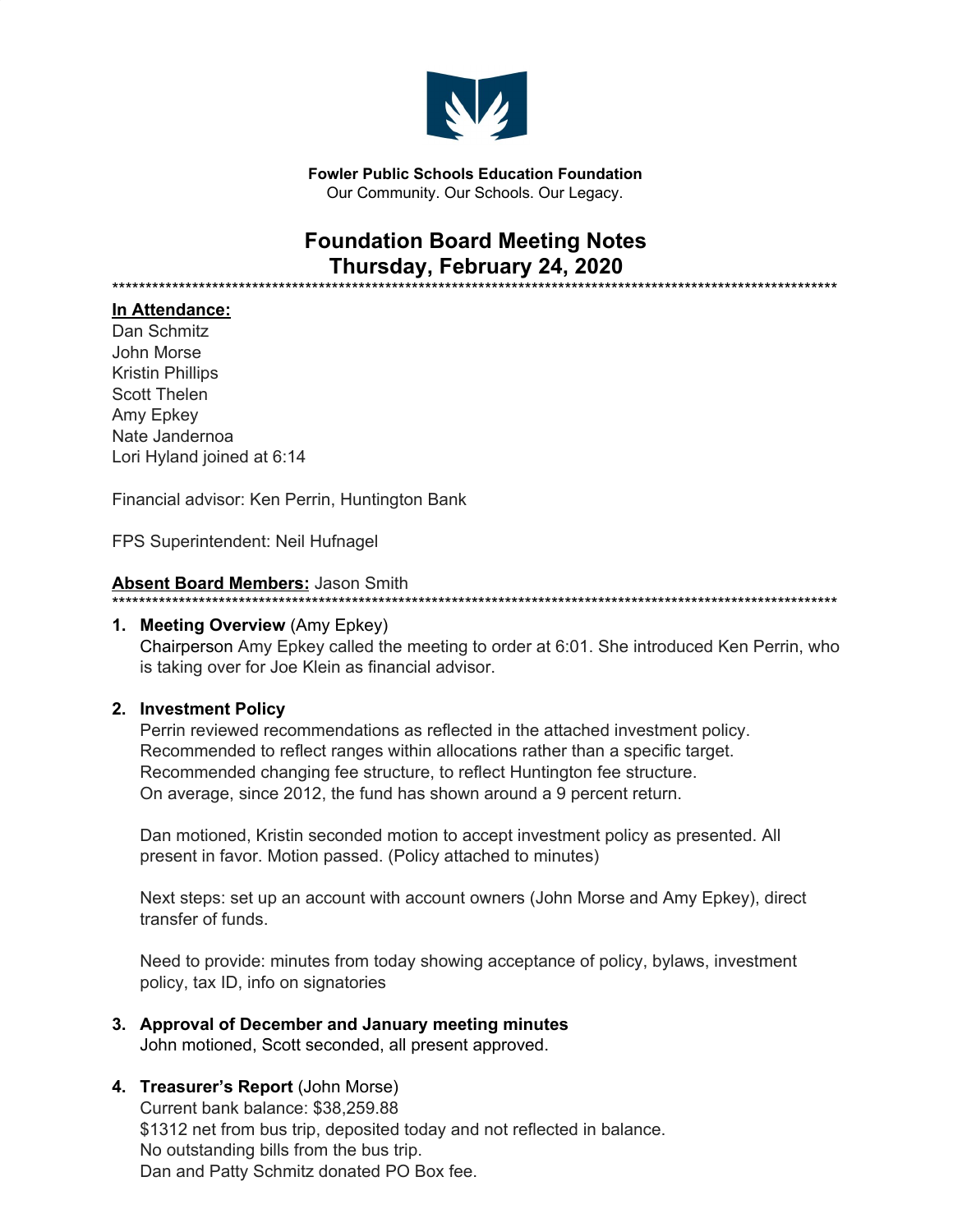#### **5. Letter campaign donors**

Need to add younger and new community members to email list. (Nate has a list of names to add.)

# **6. Future Events**

Kristin motioned, Nate seconded to formally support the 2020 FPS bond campaign. All present approved.

Next steps: Nate will follow up by email and share needs from the support committee. Foundation members will discuss and vote via email, or call a meeting to discuss if needed.

#### **7. Election of members and Officers**

Jason Smith has decided not to serve another term. Nate Jandernoa agreed to serve as a trustee.

Amy motioned to appoint Scott and Nate to a three year term as trustee. John seconded. All present approved.

Kristin motioned to appoint the below persons in the following roles. Dan seconded. All present approved: Amy as chair Scott as vice chair John as treasurer Kristin as secretary

# **8. 2020 meeting schedule:**

May 4 June 1 October 5 November 2 December 7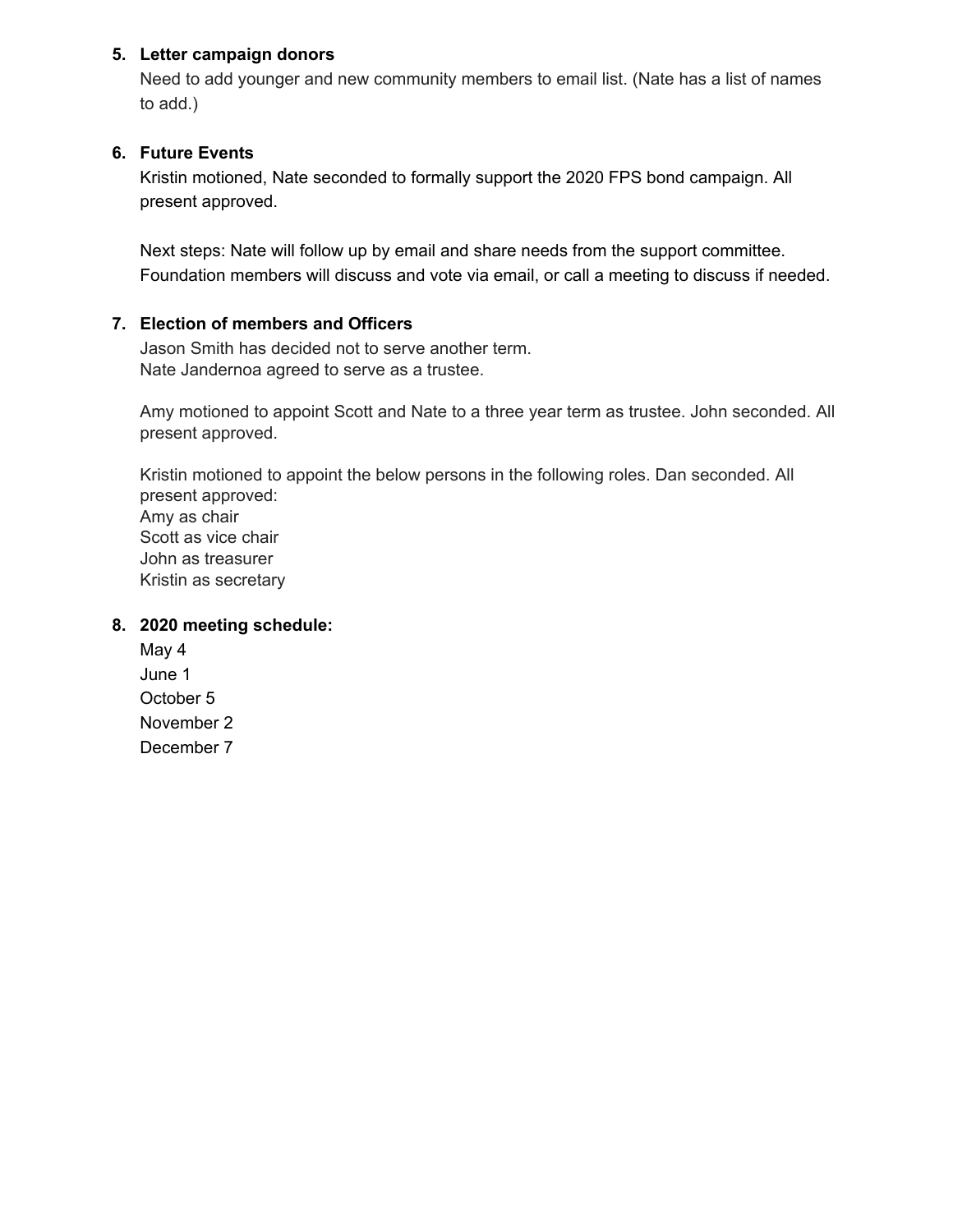# **Fowler Public Schools Education Foundation Investment Policy Statement February 24, 2020**

#### **I. Introduction**

The Fowler Public Schools Education Foundation (hereinafter referred to as the "foundation") was created to provide perpetual financial support to Fowler Public Schools (the "school"). The purpose of this Investment Policy Statement is to establish guidelines for the foundation's investment portfolio (the "portfolio"). The statement also incorporates accountability standards that will be used for monitoring the progress of the portfolio's investment program and for evaluating the contributions of the manager(s) hired on behalf of the foundation and its beneficiaries.

# **II. Role of the Foundation Board of Trustees**

The foundation board of trustees is acting in a fiduciary capacity with respect to the portfolio for overseeing the investment of all assets owned by, or held in trust for, the portfolio.

- A. This Investment Policy Statement sets forth the investment objectives, distribution policies, and investment guidelines that govern the activities of the foundation and any other parties to whom the foundation has delegated investment management responsibility for portfolio assets.
- B. The investment policies for the foundation contained herein have been formulated consistent with the school's anticipated financial needs and in consideration of the foundation's tolerance for assuming investment and financial risk, as reflected by the majority opinion of the foundation board of trustees.
- C. Policies contained in this statement are intended to provide guidelines, where necessary, for ensuring that the portfolio's investments are managed consistent with the short-term and long-term financial goals of the foundation. At the same time, they are intended to provide for sufficient investment flexibility in the face of changes in capital market conditions and in the financial circumstances of the foundation.
- D. The foundation board of trustees will review this Investment Policy Statement once per year. Changes to this Investment Policy Statement can be made only by affirmation of a majority of the foundation board of trustees, and written confirmation of the changes will be provided to all foundation members and to any other parties hired on behalf of the portfolio as soon thereafter as is practical.

# **III. Investment Objective and Spending Policy**

- A. The foundation is to be invested with the objective of preserving the long—term, real purchasing power of assets while providing a relatively predictable and growing stream of annual distributions to support of the school.
- B. For the purpose of making distributions based on an 80%/20% from donations and fundraising, the foundation shall make use of a total-return-based spending policy, meaning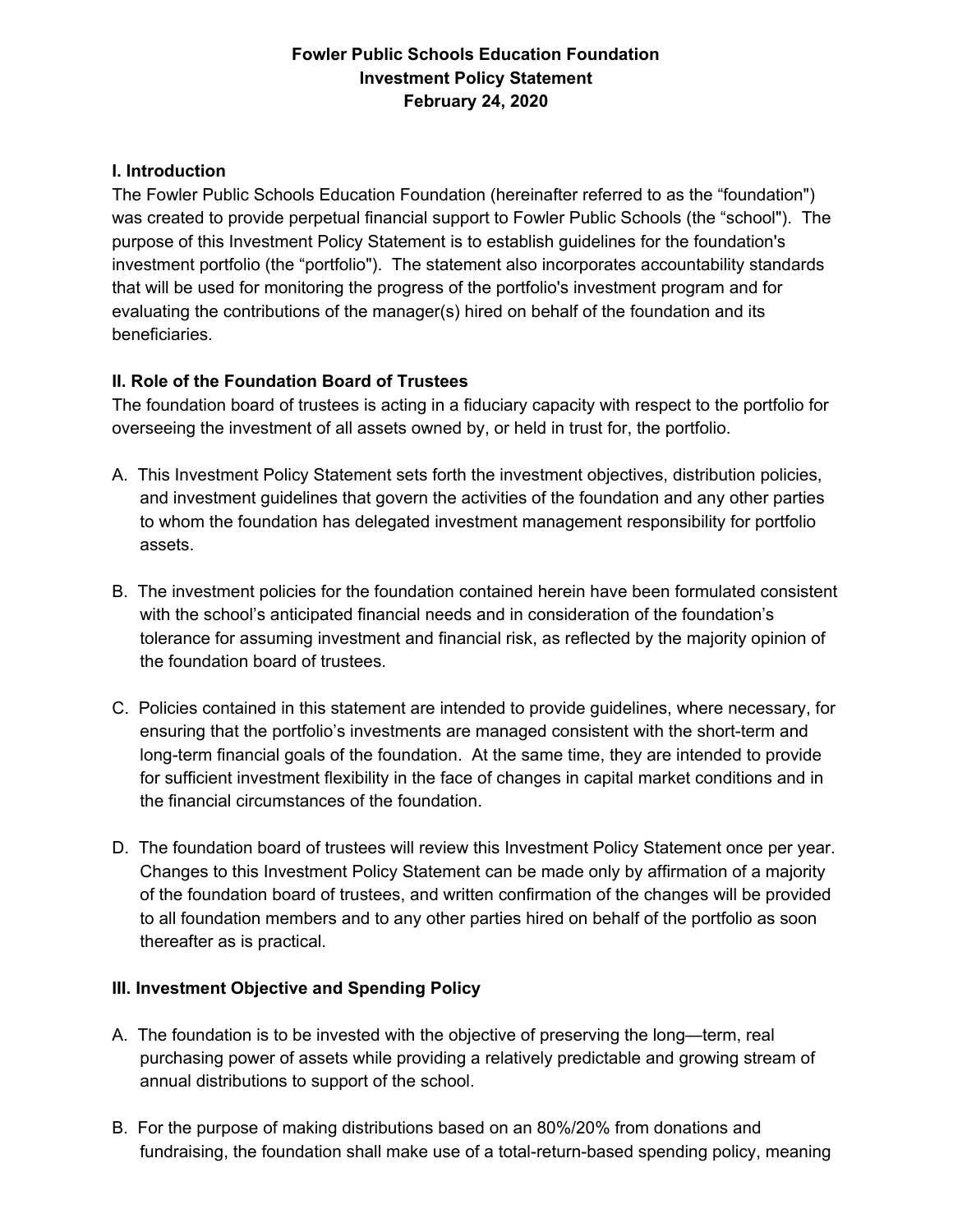that it will fund distributions from net investment income, net realized capital gains, and proceeds from the sale of investments.

C. The foundation board of trustees will review its spending assumptions annually for the purpose of deciding whether any changes therein necessitate amending the foundation's spending policy, its target asset allocation, or both.

# **IV. Portfolio Investment Policies**

- A. Asset Allocation Policy
- 1. The foundation recognizes that the strategic allocation of portfolio assets across broadly defined financial asset and sub asset categories with varying degrees of risk, return, and return correlation will be the most significant determinant of long-term investment returns and portfolio asset value stability.
- 2. The foundation expects that actual returns and return volatility may vary from expectations and return objectives across short periods of time. While the foundation wishes to retain flexibility with respect to making periodic changes to the portfolio's asset allocation, it expects to do so only in the event of material changes to the foundation, to the assumptions underlying the foundation's spending policies, and/or to the capital markets and asset classes in which the portfolio invests.
- 3. The foundation's assets will be managed as a balanced portfolio composed of two major components: an equity portion and a fixed income portion. The expected role of foundation's equity investments will be to maximize the long-term real growth of the portfolio's assets, while the role of fixed income investments will be to generate current income, provide for more stable periodic returns, and provide some protection against a prolonged decline in the market value of portfolio equity investments.
- 4. Cash investments will, under normal circumstances, only be considered as temporary portfolio holdings and will be used for the foundation's liquidity needs or to facilitate a planned program of dollar-cost averaging into investments in either or both of the equity and fixed income asset classes.
- 5. Outlined below are the long-term strategic asset allocation guidelines determined by the foundation to be the most appropriate, given the foundation's long-term objectives and short-term constraints. Portfolio assets will, under normal circumstances, be allocated across broad asset and sub asset classes in accordance with the following guidelines:

| Sub Asset Class | <b>Maximum Allocation</b> |
|-----------------|---------------------------|
|                 | 65-75%                    |
|                 | 35-60%                    |
|                 |                           |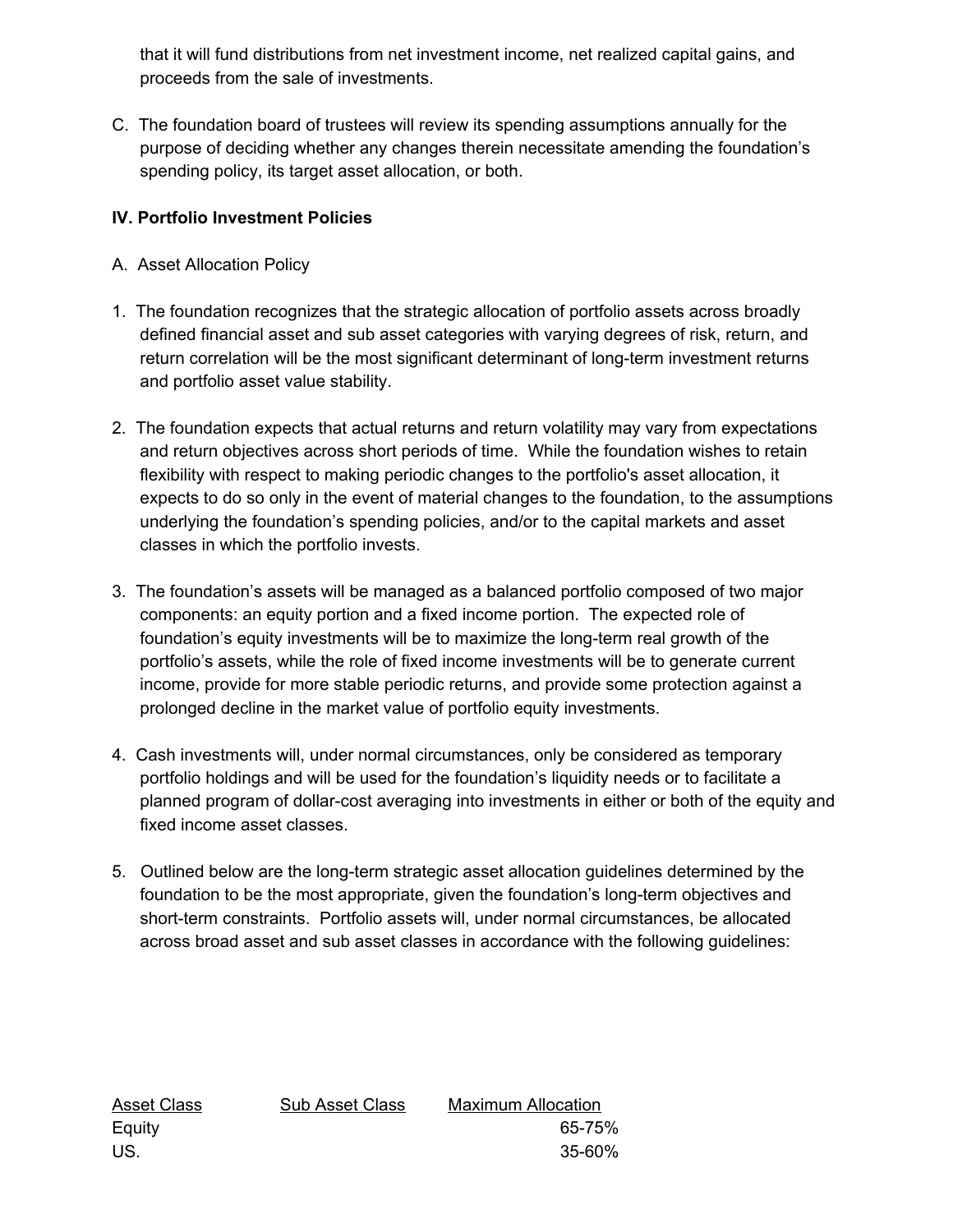|              | Non-US. Developed      | 15-35%   |  |
|--------------|------------------------|----------|--|
|              | Non-US. Emerging       | $0 - 10$ |  |
| Fixed income | 25-35%                 |          |  |
|              | Investment grade       | 20-35%   |  |
|              | Below-investment grade | $0 - 5%$ |  |
|              |                        |          |  |

Cash 1-15%

- 6. To the extent the portfolio holds investments in nontraditional, illiquid, and/or nonmarketable securities including (but not limited to) venture capital, hedge funds, and real estate investments, these assets will be treated collectively as alternative investments for purposes of measuring the portfolio's asset allocation. While not specifically considered within this policy, alternative investments may comprise no more than 15% of total portfolio assets and, to the extent they are owned, will proportionately reduce target allocations to the three primary asset classes itemized above.
- 7. Single donations, investments or injections of cash or stock, resulting in an 10% increase or more of fund value, the foundation shall evaluate and decide how to fold into portfolio within 90 days of the donation.
- B. Diversification Policy

Diversification across and within asset classes is the primary means by which the foundation expects the portfolio to avoid undue risk of large losses over long time periods. To protect the portfolio against unfavorable outcomes within an asset class due to the assumption of large risks, the foundation will take reasonable precautions to avoid excessive investment concentrations. Specifically, the following guidelines will be in place:

- 1. With the exception of fixed income investments explicitly guaranteed by the US. government, no single investment security shall represent more than 5% of total portfolio assets.
- 2. With the exception of passively managed investment vehicles seeking to match the returns on a broadly diversified market index, no single investment pool or mutual fund shall comprise more than 20% of total portfolio assets.
- 3. With respect to fixed income investments, for individual bonds, the minimum average credit quality of these investments shall be investment grade (Standard & Poor's BBB or Moody's Baa or higher).
- 4. Investments should not contain more than 250,000 in a single bank.
- C. Rebalancing

It is expected that the portfolio's actual asset allocation will vary from its target asset allocation as a result of the varying periodic returns earned on its investments in different asset and sub asset classes. The portfolio will be rebalanced to its target normal asset allocation.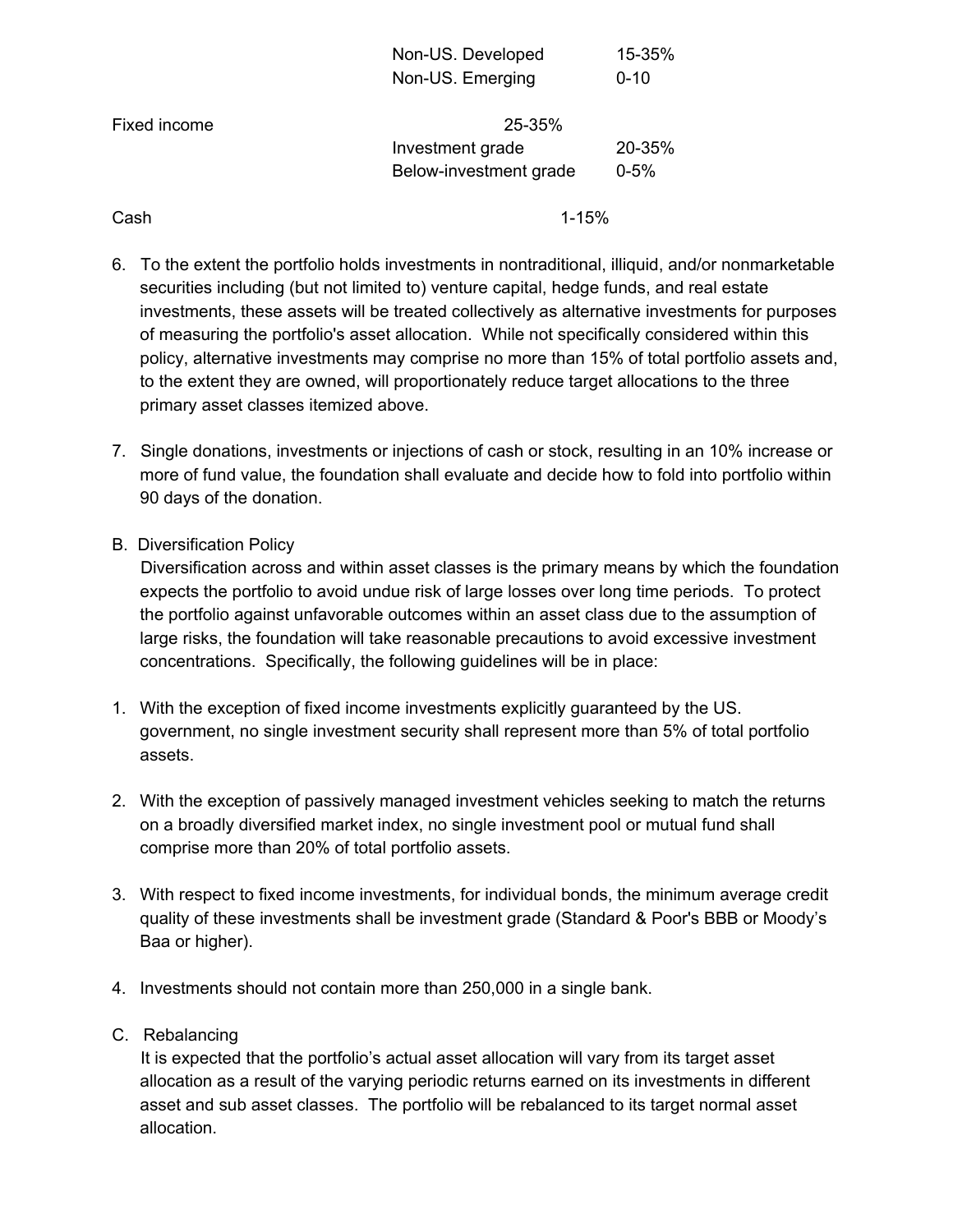- 1. The investment manager will review the portfolio semiannually (June 30 and December 31) to determine deviations from target weightings. During each semiannual review, the following parameters will be applied:
- a) If any asset class (equity or fixed income) within the portfolio is  $+/-5$  percentage points from its target weighting, the portfolio will be rebalanced.
- b) If any fund within the portfolio has increased or decreased by greater than 20% of its target weighting, the fund will be rebalanced.
- 2. The investment manager may provide a rebalancing recommendation at any time.
- 3. The investment manager shall act within a reasonable period of time to evaluate deviations from these ranges.
- D. Other Investment Policies
- Unless expressly authorized by the foundation board of trustees, the portfolio and its investment managers are prohibited from:
- 1. Purchasing securities on margin or executing short sales.

2. Pledging or hypothecating securities, except for loans of securities that are fully collateralized.

- 3. Purchasing or selling derivative securities for speculation or leverage.
- 4. Engaging in investment strategies that have the potential to amplify or distort the risk of loss beyond a level that is reasonably expected, given the objectives of the portfolio.

# **V. Monitoring Portfolio Investments and Performance**

The foundation board of trustees will monitor the portfolio's investment performance against the portfolio's stated investment objectives. At a frequency to be decided by the foundation board of trustees, it will formally assess the portfolio and the performance of its underlying investments as follows:

- A. The portfolio's composite investment performance (net of fees) will be judged against the following standards:
- 1. The portfolio's absolute long-term real return objective.
- 2. A composite benchmark consisting of the following unmanaged market indexes weighted according to the expected target asset allocations stipulated by the portfolio's investment guidelines.
- a) U.S. Equity: S & P 500 Total Market Index
- b) Non-U.S. Equity: IVISC| EAFE +EM Index